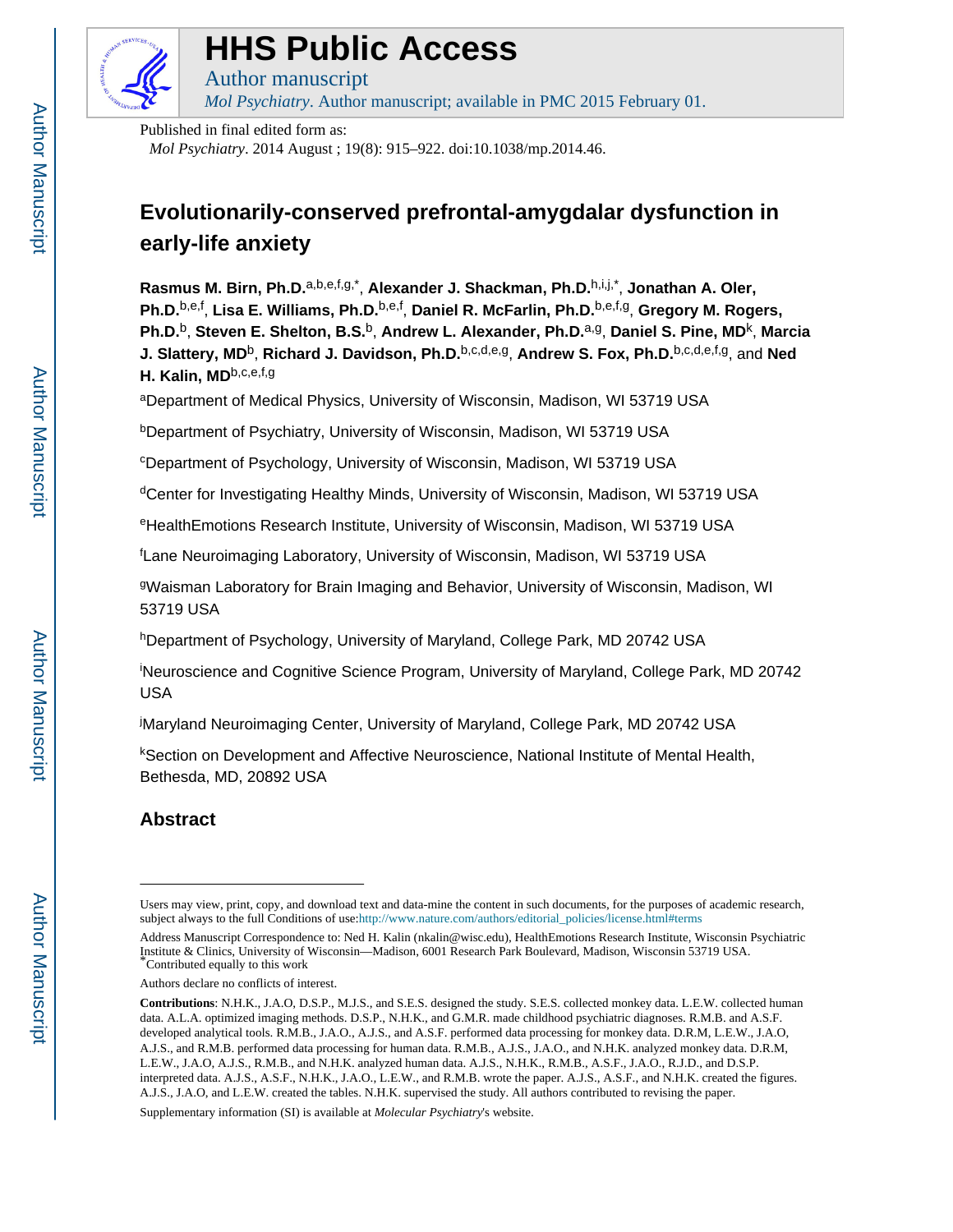Some individuals are endowed with a biology that renders them more reactive to novelty and potential threat. When extreme, this anxious temperament (AT) confers elevated risk for the development of anxiety, depression, and substance abuse. These disorders are highly prevalent, debilitating, and can be challenging to treat. The high-risk AT phenotype is expressed similarly in children and young monkeys and mechanistic work demonstrates that the central nucleus (Ce) of the amygdala is an important substrate. While it is widely believed that the flow of information across the structural network connecting the Ce to other brain regions underlies primates' capacity for flexibly regulating anxiety, the functional architecture of this network has remained poorly understood. Here we used functional magnetic resonance imaging (fMRI) in anesthetized young monkeys and quietly resting children with anxiety disorders to identify an evolutionarilyconserved pattern of functional connectivity relevant to early-life anxiety. Across primate species and levels of awareness, reduced functional connectivity between the dorsolateral prefrontal cortex (dlPFC), a region thought to play a central role in the control of cognition and emotion, and the Ce was associated with increased anxiety assessed outside the scanner. Importantly, high-resolution 18-fluorodeoxyglucose positron emission tomography (FDG-PET) imaging provided evidence that elevated Ce metabolism statistically mediates the association between prefrontal-amygdalar connectivity and elevated anxiety. These results provide new clues about the brain network underlying extreme early-life anxiety and set the stage for mechanistic work aimed at developing improved interventions for pediatric anxiety.

#### **Keywords**

amygdala; behavioral inhibition (BI); developmental psychopathology; multimodal brain imaging; pediatric anxiety; resting-state fMRI

# **Introduction**

Some children and animals characteristically show heightened reactions to novelty and potential threat<sup>1-2</sup>. When extreme, this anxious temperament  $(AT)$  is a well-established risk factor for the development of anxiety, depression, and comorbid substance abuse<sup>3-4</sup>. These disorders are common, debilitating, and difficult to treat<sup>5-7</sup>. As such, they represent a growing burden on public healthcare systems and an important challenge for clinicians, health economists, and public policy-makers<sup>8-9</sup>. AT is a trait-like phenotype that is determined by a combination of heritable and non-heritable factors, evident early in life, and characterized by increased behavioral and hypothalamic-pituitary-adrenal (HPA) reactivity to novelty and potential threat<sup>3, 10-13</sup>. There is considerable evidence that the high-risk AT phenotype is attenuated by anxiolytic compounds<sup>14-15</sup> and expressed similarly in children and young monkeys<sup>3, 10</sup>. Importantly, mechanistic and neuroimaging studies in young monkeys demonstrate that metabolic activity in the central nucleus (Ce) of the amygdala is a key substrate for individual differences in early-life AT. In particular, selective excitotoxic lesions of the primate Ce reduce  $AT^{16}$ , consistent with studies of human patients with circumscribed amygdala damage<sup>17</sup>. Furthermore, in young monkeys individual differences in Ce metabolism are trait-like and predict substantial variation in the AT phenotype<sup>10-13</sup>. These observations are in accord with evidence that the Ce can initiate a broad spectrum of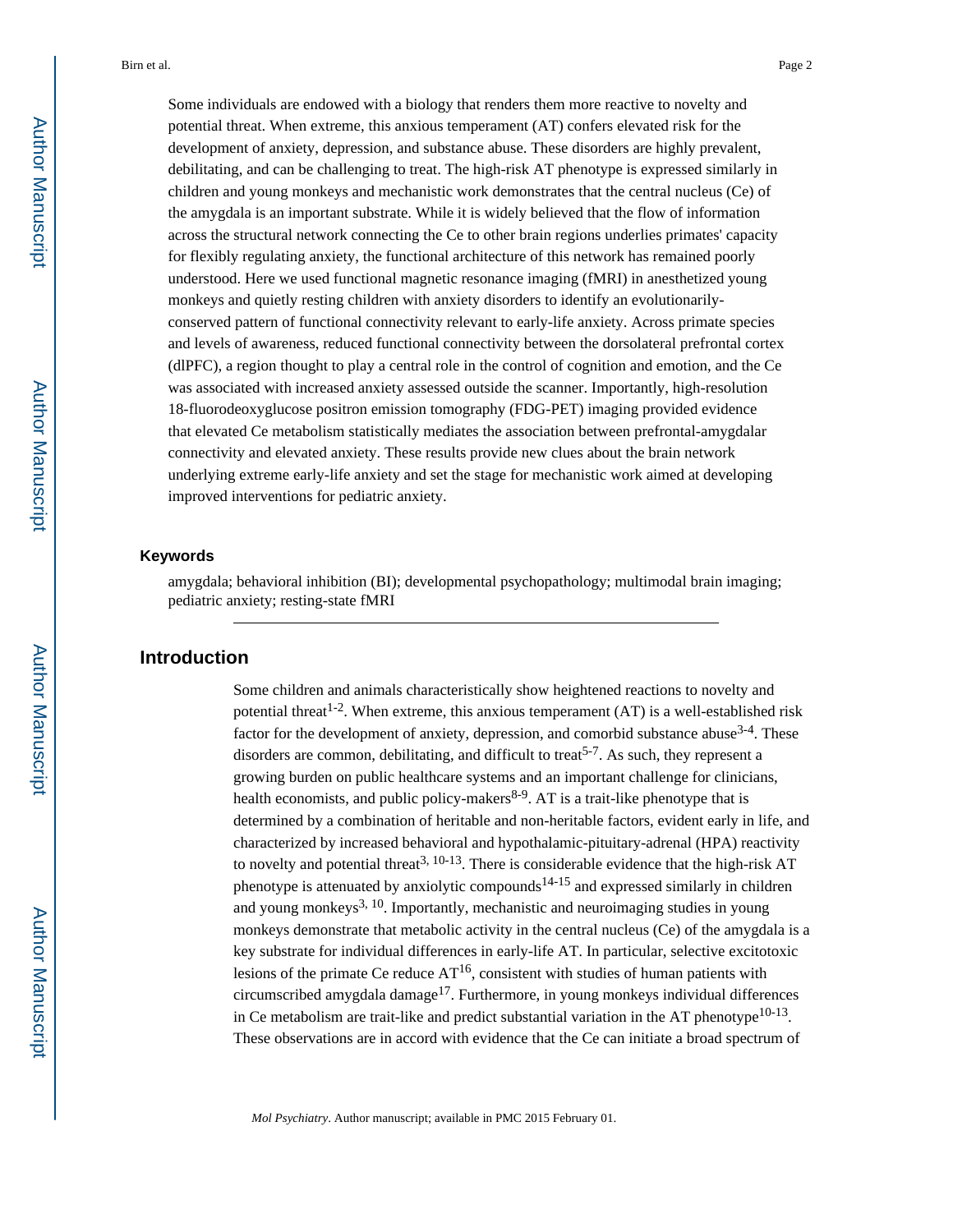defensive responses via efferent projections to the brain regions that directly mediate many of the behavioral, physiological, and cognitive features of anxiety $11, 18-19$ .

There is consensus that neuropsychiatric disorders, like other complex mental processes, reflect alterations in the coordinated activity of distributed functional circuits<sup>20</sup>. Anatomically, the Ce is embedded in a complex web of monosynaptically and polysynaptically connected brain regions<sup>19</sup>. This structural backbone encompasses a number of cortical regions that are especially well-developed in primates, including the anterior cingulate cortex (ACC), insula, and prefrontal cortex (PFC) $^{21-23}$ . While it widely believed that the synchronized flow of information across this network underlies primates' capacity for flexibly regulating anxiety, the functional architecture of the Ce network and its relevance to early-life anxiety remains poorly understood. This partially reflects the fact that functional networks need not recapitulate the direct structural connections revealed by traditional tract tracing techniques<sup>24-25</sup>. In particular, there is mounting evidence that regulatory signals can propagate across more complex, indirect pathways<sup>26</sup>.

Here, we used a combination of neuroimaging modalities to survey the entire brain for patterns of functional connectivity predictive of both the intermediate brain phenotype (Ce metabolism) and the high-risk phenotype (AT). Specifically, we used functional magnetic resonance imaging (fMRI) and high-resolution 18fluorodeoxyglucose positron emission tomography (FDG-PET) to first trace the intrinsic functional connectivity of the Ce in anesthetized young monkeys and then to identify connectivity patterns associated with Ce metabolism and anxiety. fMRI-derived measures of intrinsic functional connectivity are particularly useful because they are sensitive to functional networks spanning polysynaptic circuits<sup>27-29</sup>, just as viral tracers can be used to delineate polysynaptic structural pathways<sup>30</sup>. Indeed, there is ample evidence of robust functional connectivity between brain regions that lack direct structural connections<sup>28-29, 31</sup>. This is critical because the Ce is the major output region of the amygdala and receives relatively few direct projections from prefrontal regions implicated in the regulation of stress and anxiety<sup>19, 32-34</sup>. Therefore, the regulation of Ce activity is likely to be mediated indirectly, via polysynaptic circuits spanning the prefrontal cortex (PFC) and neighboring regions of the amygdala with the capacity to convey cortical regulatory signals to the  $Ce^{19, 32-33}$ . Finally, to assess the relevance of our discoveries in the rhesus monkey to understanding childhood disease, we used fMRI to search for homologous patterns of intrinsic functional connectivity in children with anxiety disorders. Identifying an evolutionary conserved functional circuit relevant to extreme anxiety would reinforce the validity of the young rhesus model and set the stage for future mechanistic research aimed at understanding the origin of differences in the strength of functional connectivity<sup>35-36</sup>.

# **Methods**

Except where noted otherwise, behavioral and brain imaging methods have been described in detail in prior publications and are only briefly summarized<sup>10-13, 37</sup>. Additional details are provided in the SI.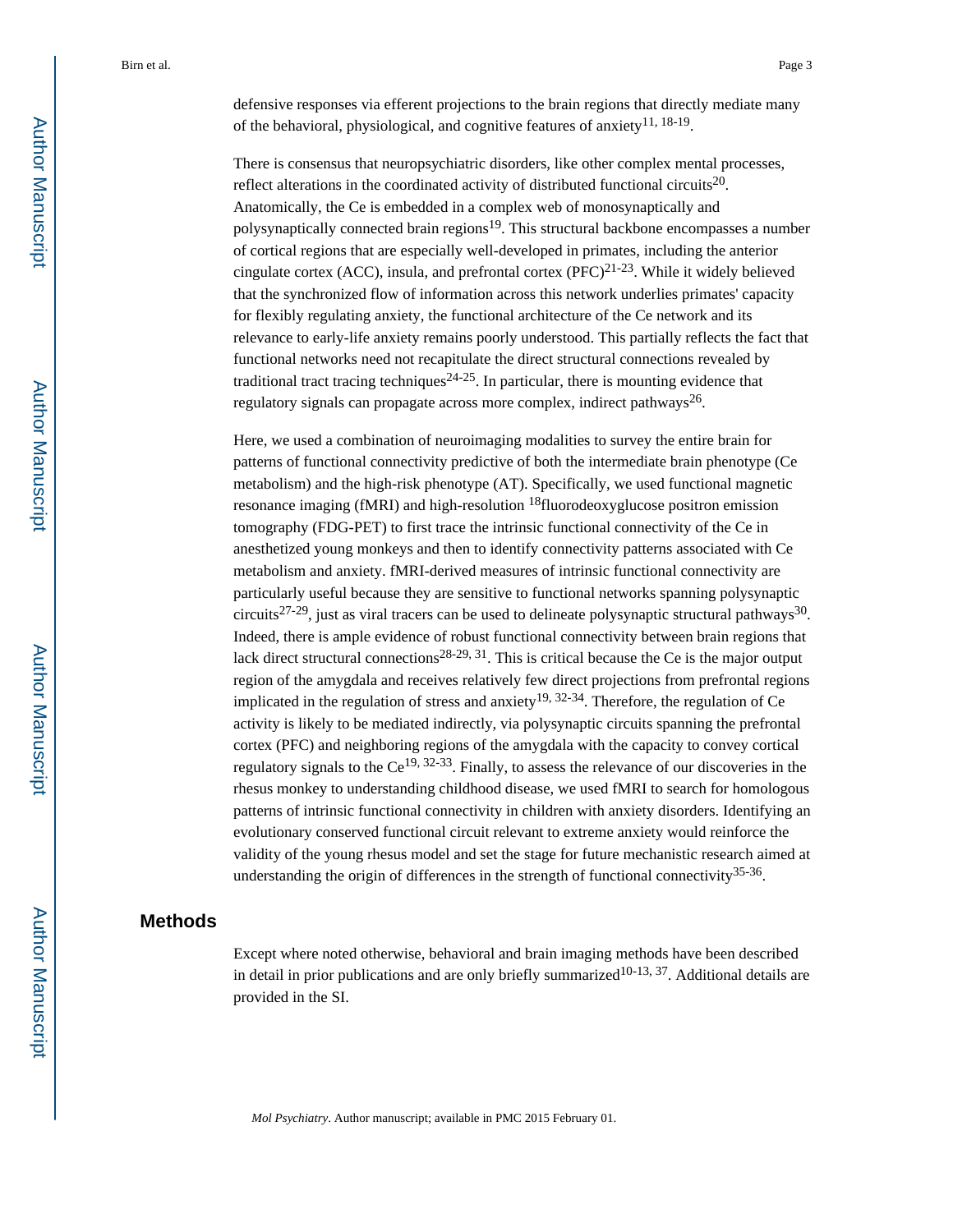# **Subjects**

**Young monkeys—**Eighty-nine periadolescent monkeys (*Macaca mulatta*; median (*SD*) age=2.69 (.97) years; 54% female) were phenotyped and brain imaged. This sample represents the subset of monkeys previously described by our group with complete multimodal imaging datasets (FDG-PET:  $n=238$ ; fMRI:  $n=107$ )<sup>11-12, 37</sup>.

**Children—**Twenty-eight children (8-12 years) who met standard inclusion and exclusion criteria (see the SI) were enrolled: 14 patients with a current pediatric anxiety disorder (mean age (*SD*)=9.9 (1.2) years) and 14 demographically-matched, psychiatrically-healthy controls (mean age (*SD*)=10.2 (1.3) years). Patients met criteria for one or more current pediatric anxiety disorders, including Generalized Anxiety Disorder, Separation Anxiety Disorder, Social Phobia, or Anxiety Disorder Not Otherwise Specified. Children were recruited from local psychiatric clinics via clinician referral and from the community via media advertisements. The groups did not differ in age or sex (4 females/group). Prior to the MRI scan, anxiety diagnoses were confirmed by a Ph.D.-level clinical psychologist using the Kiddie-Schedule for Affective Disorders and Schizophrenia Present and Lifetime versions  $(KSADS-PL)^{38}$ . At the time of the MRI session, 4 patients were receiving psychotropic medications (see the SI). Control children had no known history of mental illness (see the SI).

#### **Data Acquisition and Processing**

**Young monkeys—T1-weighted structural and T2<sup>\*</sup>-weighted echo-planar imaging (EPI)** functional MRI data were collected under anesthesia. As detailed in the SI, EPI data were processed using standard techniques in AFNI [\(http://afni.nimh.nih.gov](http://afni.nimh.nih.gov)) except where noted otherwise. Data were processed to attenuate motion artifact, field distortions, physiological noise, and slice-timing differences. To further attenuate physiological noise, average white matter and cerebrospinal fluid time-series and their temporal derivatives were residualized from the EPI time series. EPI volumes with >1mm of motion (see the SI) were censored from data analyses. Using this criterion, no volumes were censored for any of the young monkeys.

In a separate session, monkeys received 18FDG immediately prior to the 30-minute No-Eye Contact (NEC) challenge used to elicit the AT phenotype<sup>10-13</sup> (median (*SD*) intersession interval=21.0 (42.4) days). Subjects were placed in a standard testing cage. An experimenter entered the room and stood motionless ∼2.5 meters from the subject while presenting his profile and avoiding direct eye contact. Subjects were allowed to freely respond to this ethologically-relevant potential threat, similar to procedures used to assay dispositional anxiety and behavioral inhibition in children $2-3$ . Increases in freezing and decreases in vocalizations were quantified by an experienced observer. Following behavioral testing, plasma was collected for quantifying cortisol and subjects were anesthetized and positioned in the PET scanner. Higher FDG-PET signals reflect greater regional metabolism (i.e., increased FDG uptake) during the preceding NEC challenge. FDG-PET, which provides a measure of regional brain metabolism integrated over the entire 30-minute behavioral challenge, is ideally suited for assessing trait-like neural activity. AT was computed as the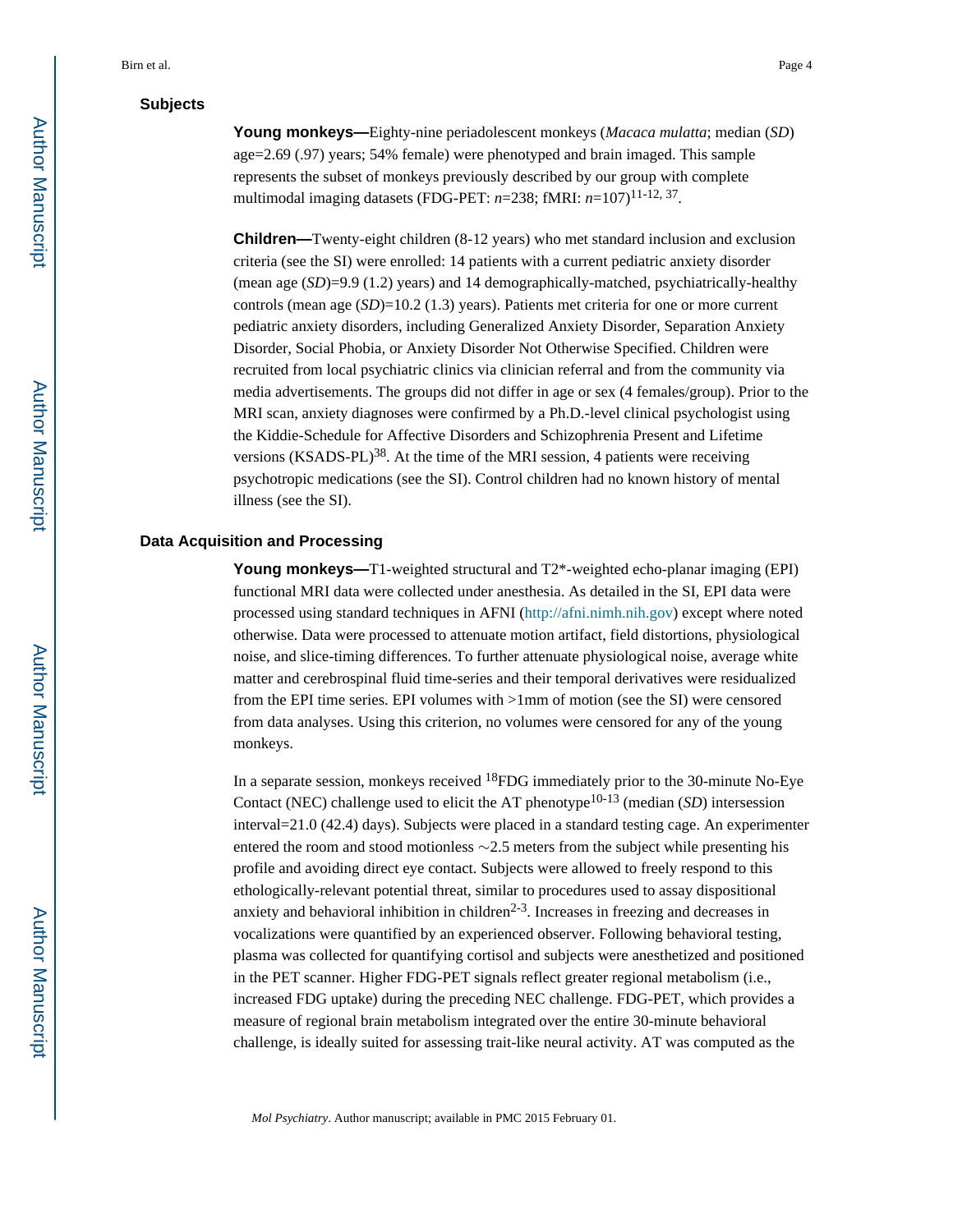mean of standardized plasma cortisol, freezing, and reverse-scored vocalizations in response to the human intruder's profile (30-min).

**Children—**Prior to scanning, children completed a mock MRI session, which has been shown to improve data quality in pediatric neuroimaging applications<sup>39</sup>. MRI data were collected using a standard 8-channel head coil. Anatomical scans were obtained with a 3D T1-weighted, inversion-recovery, fast gradient-echo prescription (TI/TR/TE/ Flip/NEX/FOV/Matrix/Bandwidth: 450ms/8.16ms/3.18ms/12°/1/256mm/ 256×256/31.25kHz) with whole brain coverage (156 slices over 156 mm). Functional scans were obtained using a 2D T2\*-weighted EPI prescription (TR/TE/Flip/FOV/Matrix: 2000ms/25ms/60°/240mm/64×64; 40×4.0-mm sagittal slices; gap: 0 mm; 180 volumes). Subjects were instructed to remain motionless while remaining relaxed and awake.

Except where noted otherwise, procedures were identical to those employed in the young nonhuman primate sample. Native-space T1 images were nonlinearly registered to the MNI probabilistic template (MNI152\_T1\_1mm\_brain; [http://fsl.fmrib.ox.ac.uk\)](http://fsl.fmrib.ox.ac.uk) using FLIRT and FNIRT from FSL 40-42. Single-subject EPI data were spatially normalized using the resulting transformation matrices and re-sampled to 2-mm isotropic voxels. Normalized EPI data were spatially smoothed (6mm FWHM). Datasets were visually inspected to ensure adequate EPI coverage without excess susceptibility or distortion. The two groups did not significantly differ in the mean amount of motion or fraction of uncensored data, *p*s>.48, *df*=26 (see the SI).

## **Hypothesis Testing**

**Young monkeys—**A previously validated seed-based approach was used to identify the Ce functional network (see Fig. S1 and Table S1 for additional validation analyses)<sup>37</sup>. Given our focus on AT-related Ce metabolism, the seed was functionally defined as the 95% spatial confidence interval surrounding the Ce voxel where FDG metabolism most strongly predicted AT in a superset of 238 individuals (turquoise region in Fig. 1a; see Ref. <sup>12</sup>). Importantly, in prior work we used *in vivo* chemoarchitectonic techniques to demonstrate that this functionally-defined region corresponds to the sub-region of the primate amygdala where excitotoxic lesions attenuate anxiety<sup>12, 16, 37</sup>, a degree of precision that is difficult to achieve using conventional imaging techniques in humans (e.g., Refs. 43, 44). As in other recent work by our group<sup>43-44</sup>, hypothesis testing employed statistical maps that were thresholded (*p*=.05, corrected) based on cluster extent. Null distributions were estimated via Monte Carlo simulations (50,000 iterations;  $3dClustSim$ ). Simulations incorporated the mean spatial smoothness of the single-subject residuals, estimated using *3dFWHMx*, and an uncorrected voxelwise threshold of *p*=.005. All hypothesis-testing analyses controlled for nuisance variation in mean-centered age and sex.

We used a standard multivariate analytic framework<sup>45-46</sup> to test whether the relationship between prefrontal-amygdalar functional connectivity and AT is statistically mediated by Ce metabolism (Connectivity  $\rightarrow$  Metabolism  $\rightarrow$  AT). As with our other analyses, we controlled for nuisance variance in mean-centered age and sex. For recent applications of this framework to neuroimaging datasets, see Refs.  $11, 47-48$ . Satisfying the criteria of this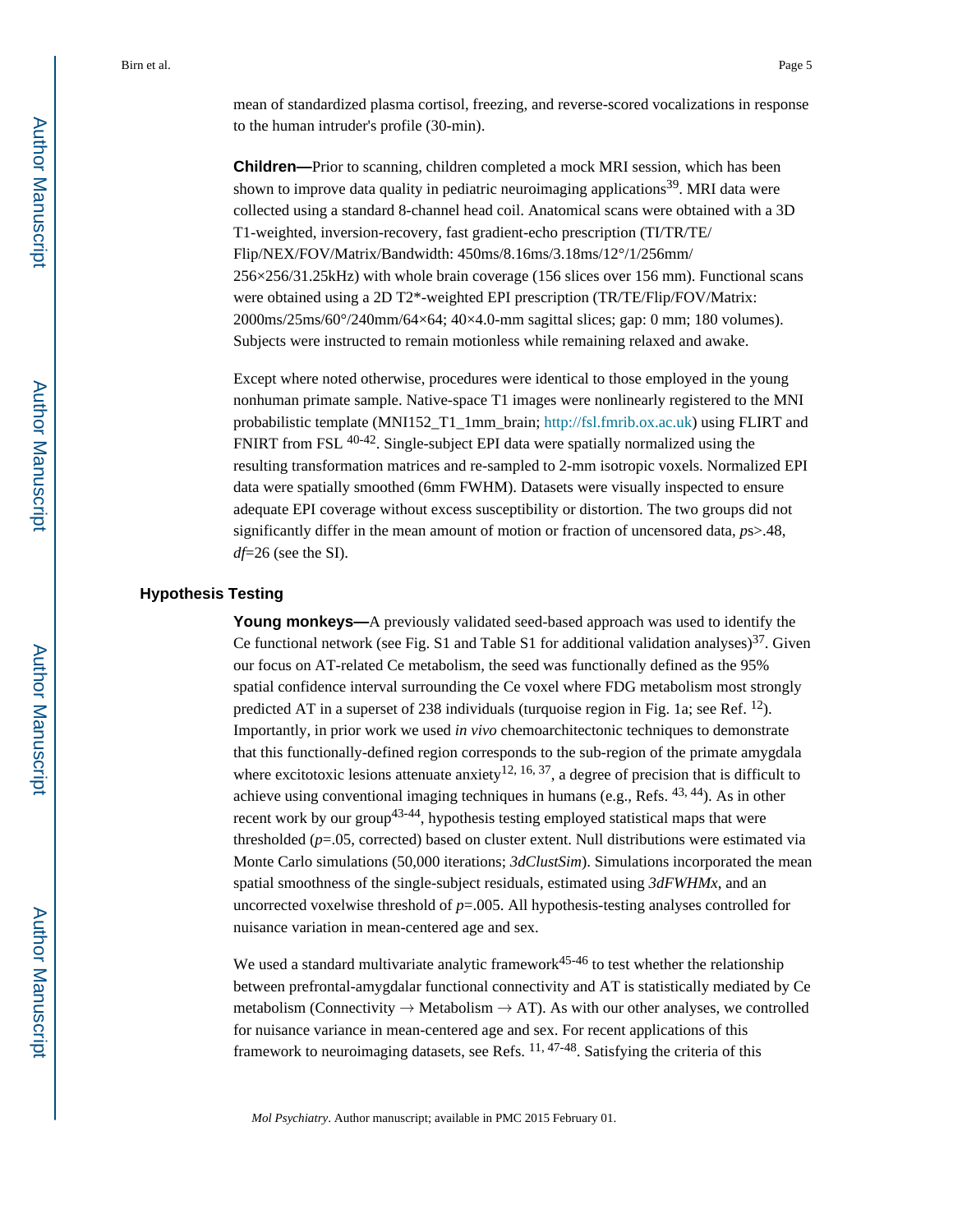framework would demonstrate that a significant proportion of the association between prefrontal-Ce connectivity and AT is explained by metabolism, an inference not afforded by simpler bivariate tests. Operationally, mediation required four significant tests: **(a)**  Connectivity  $\rightarrow$  Metabolism, **(b)** Connectivity  $\rightarrow$  AT, **(c)** Metabolism  $\rightarrow$  AT, and **(d)** controlling for variation in Metabolism significantly weakens the Connectivity  $\rightarrow$  AT correlation. Consistent with our prior work $11, 49$ , the final criterion was assessed using Clogg's test<sup>45, 50</sup> conservatively thresholded at  $p<0.05$  (Sidak-corrected for the total volume of the regions where connectivity predicted both Ce metabolism and AT; *df*=*n*-3-number of covariates). This test does *not* provide evidence of causation and more complex alternative pathways cannot be rejected.

**Children—**Imaging data were processed using the same techniques employed with the nonhuman primate sample. Here, the Ce seed was anatomically defined using wellestablished techniques (see the  $SI$ )<sup>37</sup>. Using this seed, we tested whether children with anxiety disorders and extremely anxious young monkeys show a similar pattern of Ce functional connectivity.

# **Results**

## **Young Monkeys**

Whole-brain regression analyses revealed several prefrontal and subcortical regions with significant Ce functional connectivity ( $p < 5.0 \times 10^{-9}$ , uncorrected; *df*=86; Fig. 1b and Table S2). These clusters encompassed regions that project to the Ce, such as the pregenual anterior cingulate cortex (pgACC), and regions that receive projections from the Ce, such as the bed nucleus of the stria terminalis (BNST)  $^{19, 32, 37, 51-53}$ . Other clusters encompassed regions that appear to lack direction connections with the Ce, including the dorsolateral prefrontal cortex (dlPFC) and subgenual anterior cingulate cortex  $(sgACC)^{19}$ , 32, 37, 51-53.

Next, we searched the entire brain for functional connections, indexed using fMRI, that are predictive of Ce metabolism, indexed using FDG-PET. This revealed that increased Ce metabolism was associated with decreased functional connectivity between the Ce and two prefrontal regions, mPFC and right dlPFC (*p*<.05, whole-brain corrected; *df*=85; Fig. 2 and Table S3). The mPFC cluster encompassed several architectonically-distinct regions, including pgACC (area 32), frontopolar cortex (area 10M), and medial orbitofrontal cortex (OFC; area 14M; see Fig. S2). Together, the dlPFC-Ce and mPFC-Ce functional networks statistically explained 22% of the variance in Ce metabolism  $(F(2,84)=5.92, p<.001,$ uncorrected).

We also tested whether variation in intrinsic functional connectivity between these prefrontal regions and the Ce predicts AT. Paralleling the metabolism results (Fig. 2), young monkeys with higher levels of the anxious phenotype showed decreased functional connectivity between the Ce and both the medial and dorsolateral PFC clusters  $(p<.05,$ corrected; Fig. 3a; Table S4; Fig. S3). This indicates that functional connectivity measured under anesthesia is associated with objective differences in threat-elicited defensive behaviors and neuroendocrine activity assessed outside of the scanner environment. Exploratory analyses indicated that these relations were significant for each constituent of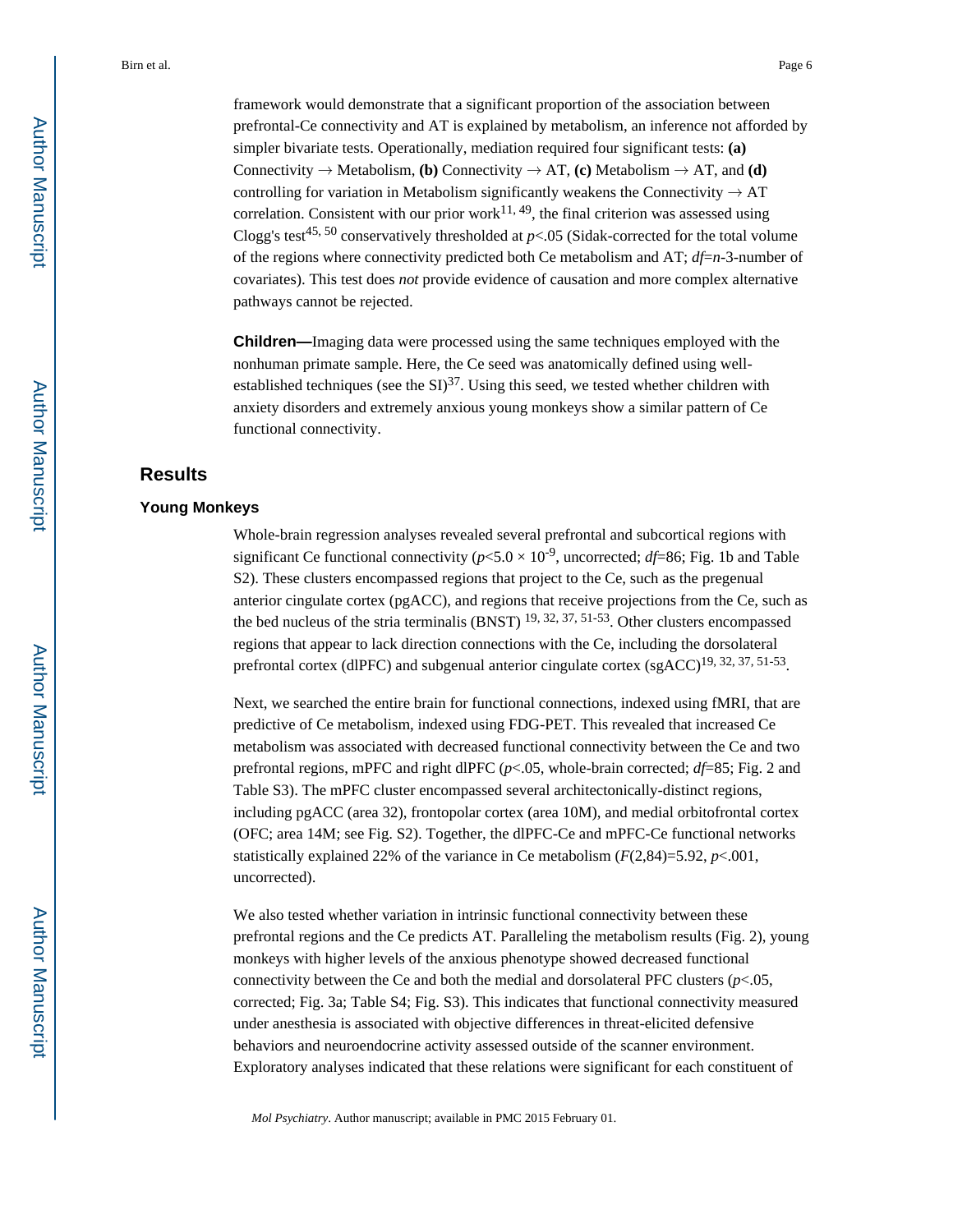the composite AT phenotype (standardized freezing, vocalizations, and cortisol: *pr*s = -.25 to -.32, uncorrected *p*s<.03; *df*=85). Collectively, variation in the strength of connectivity between the Ce and these two prefrontal regions accounted for 23% of the variation in AT (*F*(2,84)=7.29, *p*<.001, uncorrected).

Finally, we tested whether the association between prefrontal-Ce functional connectivity and the anxious phenotype is statistically mediated by Ce metabolic activity (i.e., prefrontal-Ce connectivity  $\rightarrow$  Ce metabolism  $\rightarrow$  AT), as one would expect given evidence that the Ce is a mechanistically-important proximal substrate of the anxious phenotype<sup>16</sup>. We first confirmed that Ce metabolism predicts AT in the present sample  $(t=6.70, p=2.3 \times 10^{-9})$ , uncorrected;  $df=85$ ; Fig. 3b), consistent with our prior report<sup>12</sup>. Critically, the statistical mediation test was also significant for both the dlPFC-Ce and mPFC-Ce networks, indicating that variation in Ce metabolism explains a significant proportion of the association between prefrontal-Ce functional connectivity and AT (*p*s<.05, corrected; *df*=84; Figs. 3c and S3, Table S4). These effects were specific; control analyses demonstrated that mediation effects were not significant for alternative network models (i.e., Ce metabolism → prefrontal-Ce connectivity → AT; *t*s<2.52, *p*s>.05, corrected; *df*=84). Taken together, these findings are consistent with the possibility that the association between prefrontal-Ce functional connectivity (i.e., mPFC-Ce and dlPFC-Ce) and dispositional anxiety reflects prefrontal influences on Ce metabolism, presumably supported by polysynaptic structural pathways. Importantly, control analyses indicated that individual differences in functional connectivity, Ce metabolism, and AT were not significantly associated with variation in motion artifact, uncorrected *p*s>.24, *df*=85 (see the SI).

### **Children**

Our results indicate that young monkeys with extreme AT are characterized by decreased functional connectivity between the PFC and Ce under anesthesia. Next, we tested whether a similar pattern is evident in quietly resting children with anxiety disorders. In fact, patients showed decreased functional connectivity between the dlPFC and Ce compared to healthy control subjects ( $p$ <.05, when corrected for the combined volume of the dlPFC and mPFC; *df*=24; n.s. when corrected for the volume of the entire brain; Fig. 4a, Figs. S5-S6, and Table S5). Significant effects were not obtained for the mPFC-Ce network in the pediatric anxiety sample. Accordingly, in the remainder of the report we focus on the evolutionarilyconserved dlPFC-Ce functional network. Follow-up analyses revealed that the reduction in dlPFC-Ce connectivity evident in the pediatric patients remained significant after controlling for age and sex (Table S5), controlling for individual differences in motion (see the SI), or excluding 4 medicated patients (see the SI). Collectively, these results demonstrate that decreased functional connectivity between the dlPFC and Ce is associated with extreme anxiety outside the imaging environment in both quietly resting children and anesthetized young monkeys (Fig. 4a-b). The consistency of this relationship across species and levels of awareness at the time of scanning makes it unlikely that it reflects either a sedation artifact or differences in stress elicited by the scanner environment.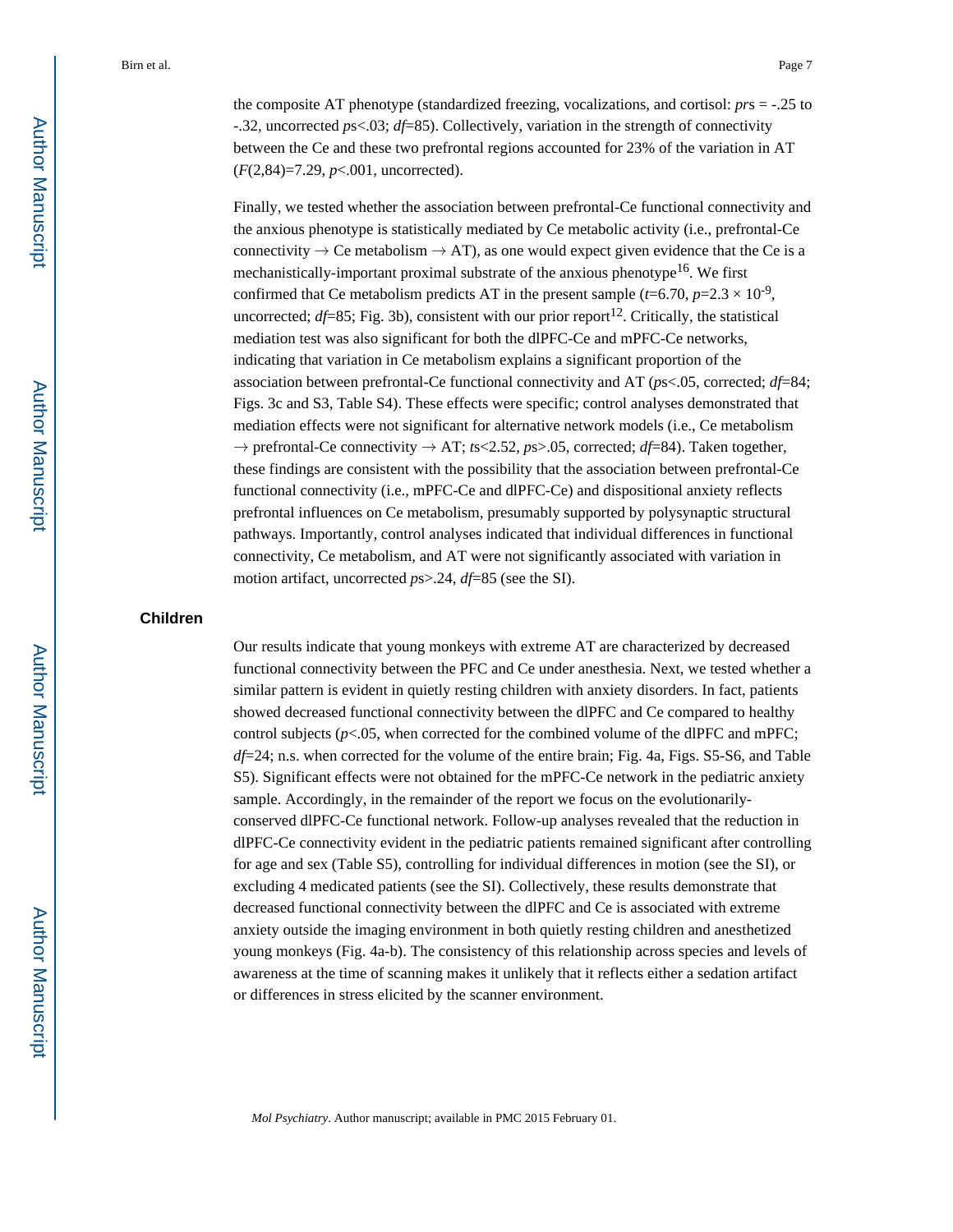# **Discussion**

The present results provide evidence that extreme anxiety early in life is associated with evolutionarily-conserved alterations in the strength of intrinsic functional connectivity between the dlPFC and Ce. Among both children and monkeys, individuals with low levels of connectivity were characterized by high levels of anxiety when assessed outside of the scanner environment (Figs. 2 and 4), raising the possibility that chronically altered functional coordination between these regions contributes to the development of pathological anxiety. In the larger sample of young monkeys, decreased functional connectivity with the dlPFC as well as the mPFC was associated with elevated metabolism in the Ce, a mechanistically-important substrate for trait-like differences in anxiety<sup>12, 16</sup>.

In children, AT is a well-established risk factor for the development of anxiety and other psychiatric disorders<sup>3-4</sup> and our results provide a novel framework for understanding the mechanisms underlying this liability. Prior work suggests that Ce metabolism underlies much of the experience-dependent risk that contributes to the development of extreme anxiety<sup>12-13</sup>. Likewise, recent work suggests that prefrontal-amygdalar functional connectivity can be influenced by early adversity  $43-44$ . This plasticity suggests that interventions targeting either Ce metabolism or the larger functional circuit in which it is embedded may prove to be effective strategies for reducing anxiety in children who, because of their extreme temperament, are at increased risk for developing psychopathology. By virtue of its well-established capacity for regulating mood, attention, memory, and action34, 54-56, the dlPFC is well-positioned to translate early-life experiences into enduring alterations in Ce function.

Given the absence of established direct projections, the association between dlPFC-Ce functional connectivity and early-life anxiety is presumably supported by a polysynaptic structural network. While our results do not identify the precise constituents of this circuit, there is growing mechanistic evidence that the PFC can influence information processing in distal brain regions via biasing signals that propagate across polysynaptic structural pathways<sup>26, 57-58</sup>. This network could reflect either undiscovered projections<sup>59, 60</sup> or established projections from the dlPFC to neighboring regions of the dorsal amygdala, such as the magnocellular division of the basal nucleus (Bmc), that are strongly interconnected with the Ce. In particular, the dlPFC projects to a region of the dorsal Bmc that lies within a few millimeters of the  $Ce^{19, 51-53}$ , a difference that cannot be resolved using conventional fMRI techniques (see the SI).

Analyses of data obtained from the larger nonhuman primate sample revealed that Ce metabolism statistically mediates the association between prefrontal-amygdalar connectivity and AT, suggesting that Ce metabolic activity represents an intermediate link between intrinsic functional connectivity and chronically elevated anxiety (i.e., decreased prefrontal-Ce connectivity  $\rightarrow$  increased Ce metabolism  $\rightarrow$  increased anxiety; Fig. 3). Notably, this pattern was evident for functional connectivity between the Ce and two regions of the PFC: dlPFC and mPFC. While our results do not provide evidence that the mPFC-Ce is evolutionarily conserved, this may reflect insufficient power in the pediatric anxiety sample. Other work highlights the potential importance of the mPFC-Ce functional network. For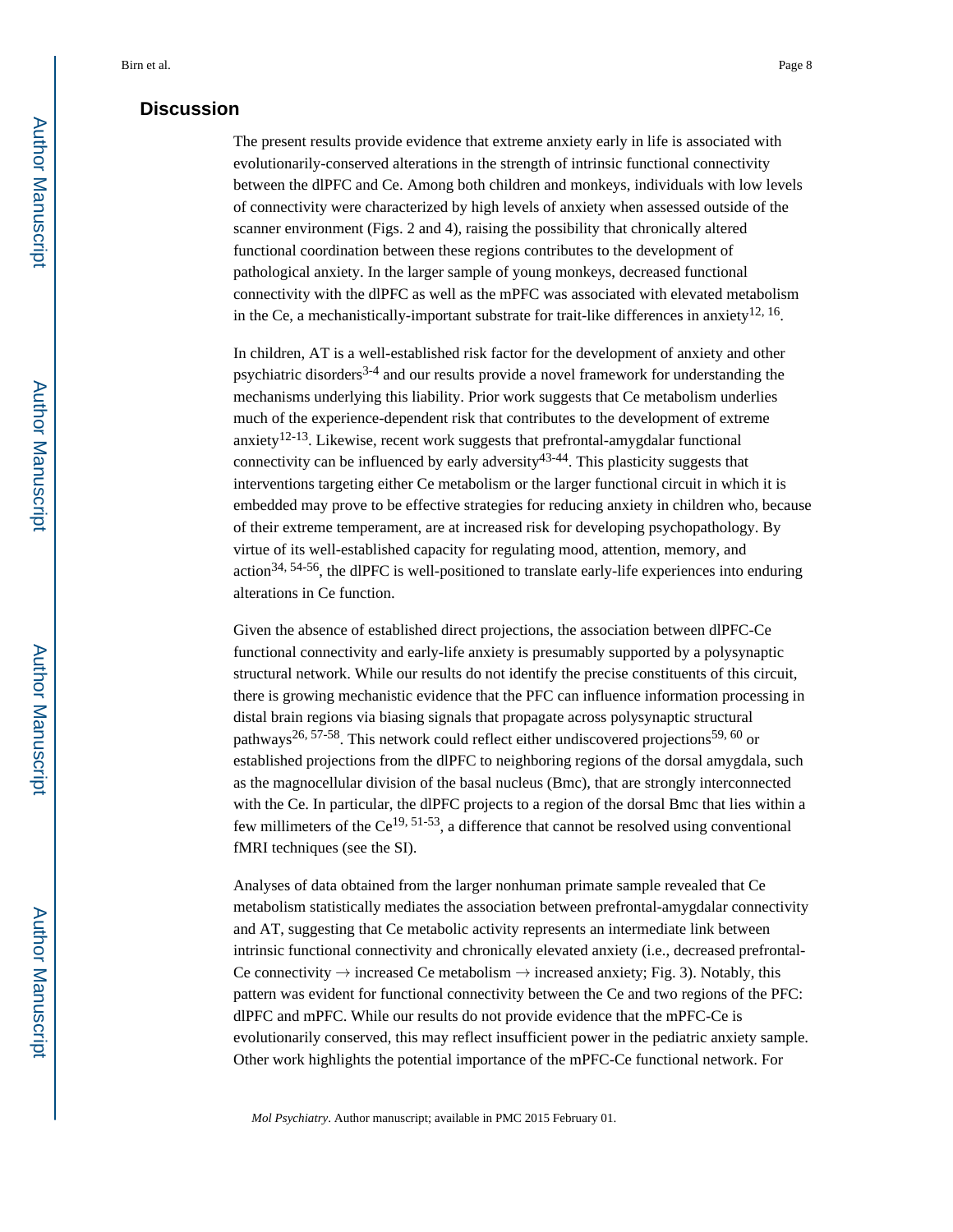example, reduced functional connectivity between the mPFC and amygdala has been shown to predict heightened dispositional anxiety in several human imaging studies<sup>59-60</sup>. The present results suggest that this association between connectivity and anxiety stems from chronically elevated metabolic activity in the Ce.

Clearly, important challenges remain. As with other brain imaging studies, our analyses do not permit mechanistic inferences and alternative causal pathways are possible. Like other studies focused on measures of functional connectivity, our conclusions are tempered by questions about the origins and significance of correlated fluctuations in the blood-oxygenlevel dependent (BOLD) fMRI signal<sup>61-63</sup>. Furthermore, while it is clear from lesion studies that the Ce is mechanistically involved in  $AT^{16}$ , we cannot reject the possibility that both increased anxiety and reduced prefrontal functional connectivity reflect symptoms of chronically elevated Ce metabolism. In particular, the Ce is well-positioned to influence the signal-to-noise ratio (SNR) of information processing in the  $PFC^{64-67}$ , via projections to diffuse neuromodulatory systems in the basal forebrain and striatum. Dampened prefrontal SNR would tend to manifest as reduced functional connectivity<sup>68</sup>. A key challenge for future studies will be to use mechanistic techniques in nonhuman primates to adjudicate between these alternatives and to more fully delineate the polysynaptic circuit supporting correlated activity in the dlPFC and Ce. Combined with fMRI, transcranial magnetic stimulation represents a noninvasive alternative strategy that could be applied in humans $69-70$ . It will also be important to test whether existing anxiolytic compounds rescue dlPFC-Ce functional connectivity. If so, then this biomarker could potentially be used to evaluate novel therapeutics<sup>36, 71</sup>. Finally, it will be useful to more fully evaluate whether aberrant dlPFC-Ce functional connectivity is a transdiagnostic feature of the anxiety disorders and whether it represents a substrate for childhood AT or related constructs, such as behavioral inhibition and shyness, that were not assessed in the pediatric sample.

# **Conclusions**

Existing treatments for anxiety disorders are inconsistently effective or associated with significant adverse effects<sup>5, 7</sup>, highlighting the need to identify and understand the neural mechanisms that confer risk. Building on prior mechanistic and neuroimaging work, the present study demonstrates that extreme anxiety is associated with reduced functional connectivity between the dlPFC and Ce in anesthetized young monkeys and quietly resting children. Translational brain imaging strategies, like that featured in the present report, provide a powerful tool for closing the gap separating the mechanistic insights afforded by nonhuman animal models from the complexity of human psychopathology and accelerating the pace of therapeutic development<sup>35-36</sup>. Our results also indicate that that the association between prefrontal-amygdalar connectivity and anxiety is statistically mediated by Ce metabolism. Importantly, these results are fundamentally grounded in psychiatricallyimportant emotional behaviors. For example, differences in the strength of prefrontal-Ce functional connectivity were found to predict anxiety-related behaviors (i.e., behavioral inhibition) and cortisol elicited by an ethologically-relevant threat in freely-behaving young monkeys. The use of a relatively large discovery sample, functionally- and mechanisticallydefined seed region, well-validated primate model of pediatric anxiety, and clinical confirmatory sample enhances confidence in the translational significance of these results<sup>72</sup>.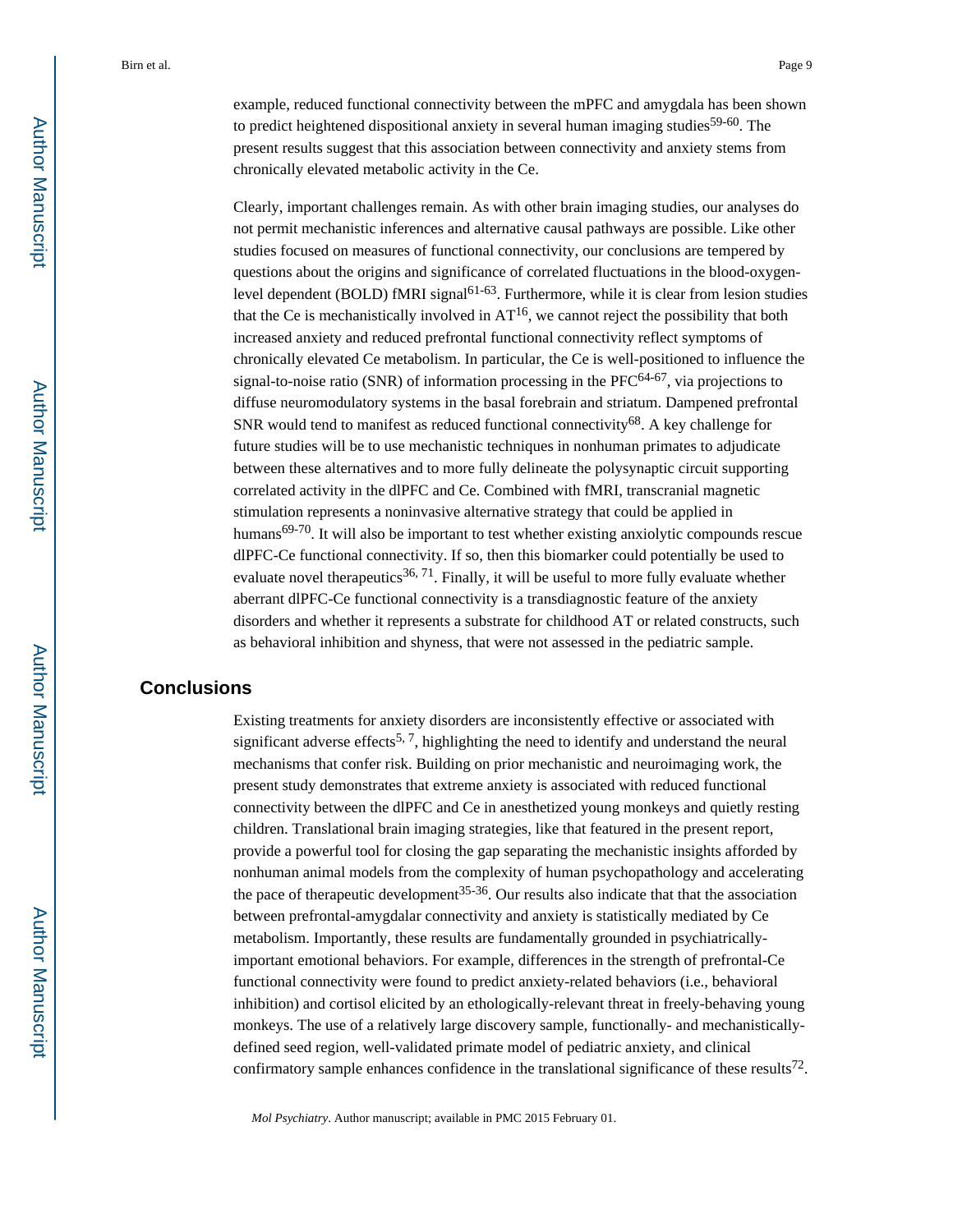More broadly, the present study provides unique evidence that early-life temperament does not just reflect differences in neural reactivity to trait-relevant cues (e.g., the amygdala's threshold to respond or peak response to threat<sup>2, 73</sup>), but is also embodied in the intrinsic activity of the brain.

# **Supplementary Material**

Refer to Web version on PubMed Central for supplementary material.

### **Acknowledgments**

Authors acknowledge the assistance of E. Ahlers, V. Balchen, B. Christian, A. Converse, L. Friedman, M. Jesson, E. Larson, K. Mayer, T. Oakes, M. Riedel, P. Roseboom, J. Storey, D. Tromp, N. Vack, H. Van Valkenberg, and the staffs of the Harlow Center for Biological Psychology, HealthEmotions Research Institute (HERI), Waisman Center, Waisman Laboratory for Brain Imaging and Behavior, and Wisconsin National Primate Center. This work was supported by the National Institutes of Health (NIH; Intramural Research Program and extramural grants HD003352, HD008352, MH018931, MH046729, MH081884, MH084051, MH090912, MH091550, OD011106, and RR000167), HERI, Meriter Hospital, and the University of Maryland.

## **References**

- 1. Darwin, C. The expression of the emotions in man and animals. 4th. Oxford University Press; NY: 1872/2009.
- 2. Kagan J, Reznick JS, Snidman N. Biological bases of childhood shyness. Science. 1988; 240:167– 171. [PubMed: 3353713]
- 3. Fox NA, Henderson HA, Marshall PJ, Nichols KE, Ghera MM. Behavioral inhibition: linking biology and behavior within a developmental framework. Annu Rev Psychol. 2005; 56:235–262. [PubMed: 15709935]
- 4. Blackford JU, Pine DS. Neural substrates of childhood anxiety disorders: a review of neuroimaging findings. Child Adolesc Psychiatr Clin N Am. 2012; 21:501–525. [PubMed: 22800991]
- 5. Bystritsky A. Treatment-resistant anxiety disorders. Mol Psychiatry. 2006; 11:805–814. [PubMed: 16847460]
- 6. Kessler RC, Petukhova M, Sampson NA, Zaslavsky AM, Wittchen HU. Twelve-month and lifetime prevalence and lifetime morbid risk of anxiety and mood disorders in the United States. Int J Methods Psychiatr Res. 2012; 21:169–184. [PubMed: 22865617]
- 7. Cloos JM, Ferreira V. Current use of benzodiazepines in anxiety disorders. Curr Opin Psychiatry. 2009; 22(1):90–95. [PubMed: 19122540]
- 8. Collins PY, Patel V, Joestl SS, March D, Insel TR, Daar AS, et al. Grand challenges in global mental health. Nature. 2011; 475:27–30. [PubMed: 21734685]
- 9. Whiteford HA, Degenhardt L, Rehm J, Baxter AJ, Ferrari AJ, Erskine HE, et al. Global burden of disease attributable to mental and substance use disorders: findings from the Global Burden of Disease Study 2010. Lancet. in press.
- 10. Fox AS, Shelton SE, Oakes TR, Davidson RJ, Kalin NH. Trait-like brain activity during adolescence predicts anxious temperament in primates. PLoS ONE. 2008; 3:e2570. [PubMed: 18596957]
- 11. Shackman AJ, Fox AS, Oler JA, Shelton SE, Davidson RJ, Kalin NH. Neural mechanisms underlying heterogeneity in the presentation of anxious temperament. Proc Natl Acad Sci U S A. 2013; 110:6145–6150. [PubMed: 23538303]
- 12. Oler JA, Fox AS, Shelton SE, Rogers J, Dyer TD, Davidson RJ, et al. Amygdalar and hippocampal substrates of anxious temperament differ in their heritability. Nature. 2010; 466:864–868. [PubMed: 20703306]
- 13. Fox AS, Oler JA, Shelton SE, Nanda SA, Davidson RJ, Roseboom PH, et al. Central amygdala nucleus (Ce) gene expression linked to increased trait-like Ce metabolism and anxious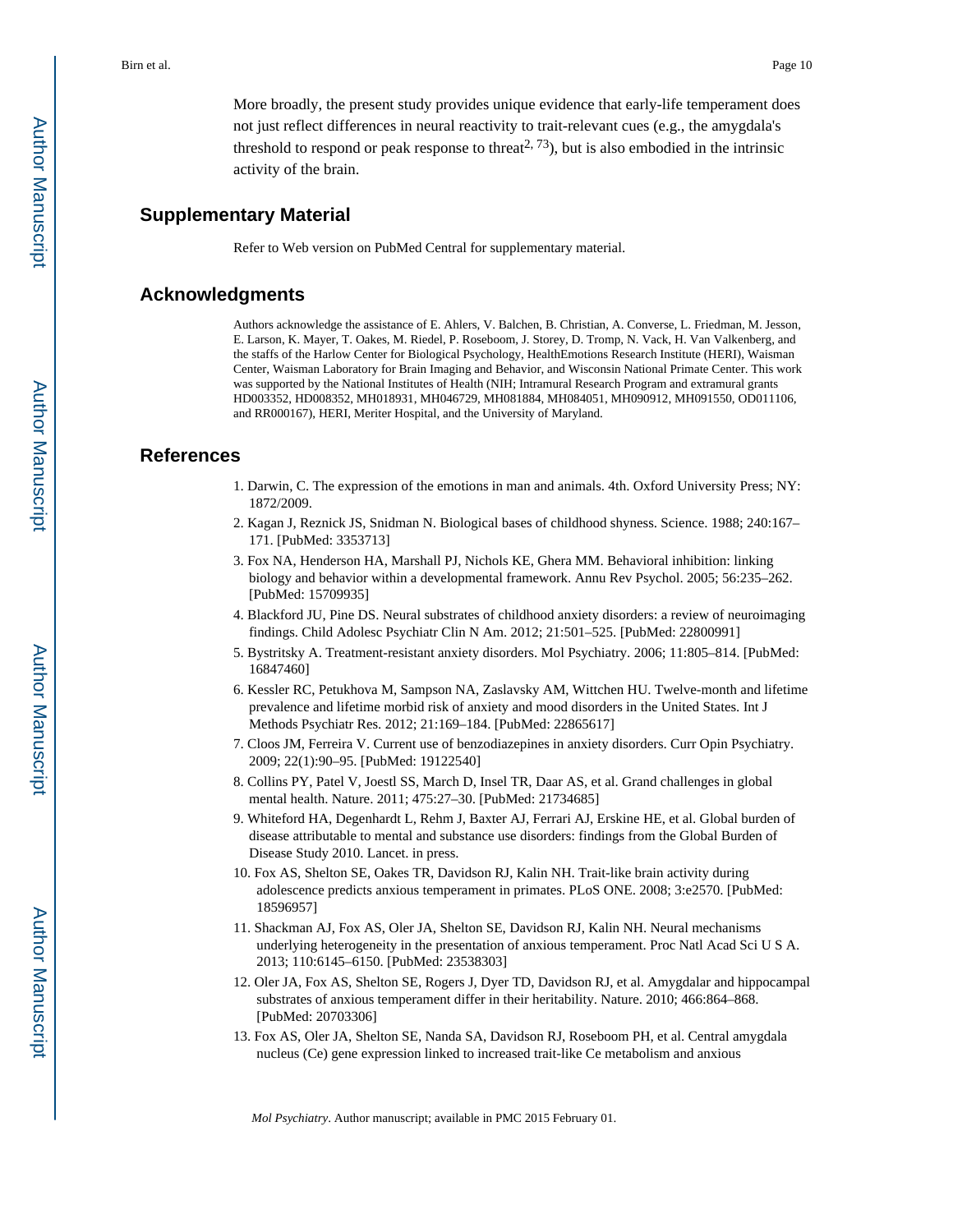temperament in young primates. Proc Natl Acad Sci U S A. 2012; 109:18108–18113. [PubMed: 23071305]

- 14. Kalin NH, Shelton SE, Turner JG. Effects of alprazolam on fear-related behavioral, hormonal, and catecholamine responses in infant rhesus monkeys. Life Sci. 1991; 49:2031–2044. [PubMed: 1660955]
- 15. Kalin NH, Shelton SE. Defensive behaviors in infant rhesus monkeys: environmental cues and neurochemical regulation. Science. 1989; 243:1718–1721. [PubMed: 2564702]
- 16. Kalin NH, Shelton SE, Davidson RJ. The role of the central nucleus of the amygdala in mediating fear and anxiety in the primate. J Neurosci. 2004; 24:5506–5515. [PubMed: 15201323]
- 17. Feinstein JS, Adolphs R, Damasio A, Tranel D. The human amygdala and the induction and experience of fear. Curr Biol. 2011; 21:1–5. [PubMed: 21129968]
- 18. Pare D, Duvarci S. Amygdala microcircuits mediating fear expression and extinction. Curr Opin Neurobiol. 2012; 22:717–723. [PubMed: 22424846]
- 19. Freese, JL.; Amaral, DG. Neuroanatomy of the primate amygdala. In: Whalen, PJ.; Phelps, EA., editors. The human amygdala. Guilford; NY: 2009. p. 3-42.
- 20. Uhlhaas PJ, Singer W. Neuronal dynamics and neuropsychiatric disorders: toward a translational paradigm for dysfunctional large-scale networks. Neuron. 2012; 75(6):963–980. [PubMed: 22998866]
- 21. Shackman AJ, Salomons TV, Slagter HA, Fox AS, Winter JJ, Davidson RJ. The integration of negative affect, pain and cognitive control in the cingulate cortex. Nat Rev Neurosci. 2011; 12:154–167. [PubMed: 21331082]
- 22. Preuss, TM. Primate brain evolution in phylogenetic context. In: Kaas, JH.; Preuss, TM., editors. Evolution of Nervous Sytems. Vol. 4. Elsevier; NY: 2007. p. 3-34.
- 23. Ongur D, Price JL. The organization of networks within the orbital and medial prefrontal cortex of rats, monkeys and humans. Cereb Cortex. 2000; 10:206–219. [PubMed: 10731217]
- 24. Pessoa, L. The cognitive-emotional brain: From interactions to integration. MIT Press; Cambridge, MA: 2013.
- 25. Pessoa L. Beyond brain regions: network perspective of cognition-emotion interactions. Behav Brain Sci. 2012; 35:158–159. [PubMed: 22617666]
- 26. Ekstrom LB, Roelfsema PR, Arsenault JT, Bonmassar G, Vanduffel W. Bottom-up dependent gating of frontal signals in early visual cortex. Science. 2008; 321:414–417. [PubMed: 18635806]
- 27. Buckner RL, Krienen FM, Yeo BT. Opportunities and limitations of intrinsic functional connectivity MRI. Nat Neurosci. 2013; 16:832–837. [PubMed: 23799476]
- 28. Vincent JL, Patel GH, Fox MD, Snyder AZ, Baker JT, Van Essen DC, et al. Intrinsic functional architecture in the anaesthetized monkey brain. Nature. 2007; 447:83–86. [PubMed: 17476267]
- 29. Honey CJ, Sporns O, Cammoun L, Gigandet X, Thiran JP, Meuli R, et al. Predicting human resting-state functional connectivity from structural connectivity. Proc Natl Acad Sci U S A. 2009; 106(6):2035–2040. [PubMed: 19188601]
- 30. Dum RP, Levinthal DJ, Strick PL. The spinothalamic system targets motor and sensory areas in the cerebral cortex of monkeys. J Neurosci. 2009; 29:14223–14235. [PubMed: 19906970]
- 31. Adachi Y, Osada T, Sporns O, Watanabe T, Matsui T, Miyamoto K, et al. Functional connectivity between anatomically unconnected areas is shaped by collective network-level effects in the macaque cortex. Cereb Cortex. 2012; 22(7):1586–1592. [PubMed: 21893683]
- 32. Ghashghaei HT, Barbas H. Pathways for emotion: interactions of prefrontal and anterior temporal pathways in the amygdala of the rhesus monkey. Neuroscience. 2002; 115:1261–1279. [PubMed: 12453496]
- 33. Stefanacci L, Amaral DG. Some observations on cortical inputs to the macaque monkey amygdala: an anterograde tracing study. J Comp Neurol. 2002; 451:301–323. [PubMed: 12210126]
- 34. Buhle JT, Silvers JA, Wager TD, Lopez R, Onyemekwu C, Kober H, et al. Cognitive reappraisal of emotion: A meta-analysis of human neuroimaging studies. Cereb Cortex. in press.
- 35. Casey BJ, Craddock N, Cuthbert BN, Hyman SE, Lee FS, Ressler KJ. DSM-5 and RDoC: progress in psychiatry research? Nat Rev Neurosci. 2013; 14(11):810–814. [PubMed: 24135697]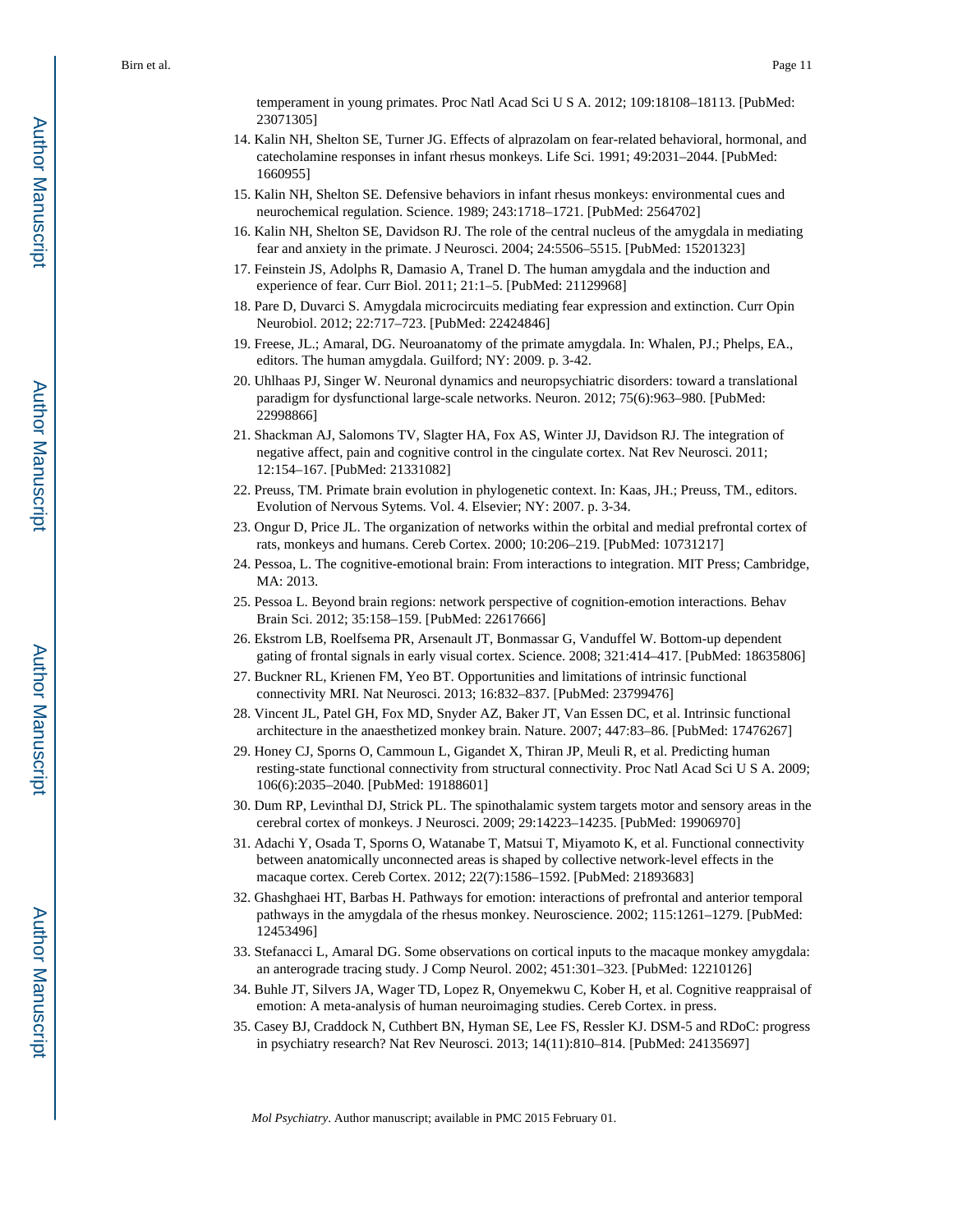- 36. Borsook D, Becerra L, Hargreaves R. A role for fMRI in optimizing CNS drug development. Nat Rev Drug Discov. 2006; 5(5):411–424. [PubMed: 16604100]
- 37. Oler JA, Birn RM, Patriat R, Fox AS, Shelton SE, Burghy CA, et al. Evidence for coordinated functional activity within the extended amygdala of non-human and human primates. Neuroimage. 2012; 61:1059–1066. [PubMed: 22465841]
- 38. Kaufman J, et al. Schedule for Affective Disorders and Schizophrenia for School-Age Children-Present and Lifetime Version (K-SADS-PL): initial reliability and validity data. J Am Acad Child Adolesc Psychiatry. 1997; 36:980–988. [PubMed: 9204677]
- 39. de Bie HM, Boersma M, Wattjes MP, Adriaanse S, Vermeulen RJ, Oostrom KJ, et al. Preparing children with a mock scanner training protocol results in high quality structural and functional MRI scans. Eur J Pediatr. 2010; 169(9):1079–1085. [PubMed: 20225122]
- 40. Smith SM, Jenkinson M, Woolrich MW, Beckmann CF, Behrens TE, Johansen-Berg H, et al. Advances in functional and structural MR image analysis and implementation as FSL. Neuroimage. 2004; 23 Suppl 1:S208–219. [PubMed: 15501092]
- 41. Woolrich MW, Jbabdi S, Patenaude B, Chappell M, Makni S, Behrens T, et al. Bayesian analysis of neuroimaging data in FSL. Neuroimage. 2009; 45(1 Suppl):S173–186. [PubMed: 19059349]
- 42. Zhang Y, Brady M, Smith S. Segmentation of brain MR images through a hidden Markov random field model and the expectation-maximization algorithm. IEEE Trans Med Imaging. 2001; 20(1): 45–57. [PubMed: 11293691]
- 43. Herringa RJ, Birn RM, Ruttle PL, Burghy CA, Stodola DE, Davidson RJ, et al. Childhood maltreatment is associated with altered fear circuitry and increased internalizing symptoms by late adolescence. Proc Natl Acad Sci U S A. 2013
- 44. Burghy CA, Stodola DE, Ruttle PL, Molloy EK, Armstrong JM, Oler JA, et al. Developmental pathways to amygdala-prefrontal function and internalizing symptoms in adolescence. Nat Neurosci. 2012; 15:1736–1741. [PubMed: 23143517]
- 45. MacKinnon DP, Lockwood CM, Hoffman JM, West SG, Sheets V. A comparison of methods to test mediation and other intervening variable effects. Psychol Methods. 2002; 7:83–104. [PubMed: 11928892]
- 46. Baron RM, Kenny DA. The moderator-mediator variable distinction in social psychological research: Conceptual, strategic, and statistical considerations. J Pers Soc Psychol. 1986; 51:1173– 1182. [PubMed: 3806354]
- 47. Lim SL, Padmala S, Pessoa L. Segregating the significant from the mundane on a moment-tomoment basis via direct and indirect amygdala contributions. Proc Natl Acad Sci U S A. 2009; 106:16841–16846. [PubMed: 19805383]
- 48. Wager TD, Davidson ML, Hughes BL, Lindquist MA, Ochsner KN. Prefrontal-subcortical pathways mediating successful emotion regulation. Neuron. 2008; 59:buhle1037–1050.
- 49. Shackman JE, Shackman AJ, Pollak SD. Physical abuse amplifies attention to threat and increases anxiety in children. Emotion. 2007; 7:838–852. [PubMed: 18039053]
- 50. Clogg CC, Petkova E, Shihadeh ES. Statistical methods for analyzing collapsibility in regression models. Journal of Educational Statistics. 1992; 17:51–74.
- 51. Barbas H, De Olmos J. Projections from the amygdala to basoventral and mediodorsal prefrontal regions in the rhesus monkey. J Comp Neurol. 1990; 300(4):549–571. [PubMed: 2273093]
- 52. Amaral DG, Insausti R. Retrograde transport of D-[3H]-aspartate injected into the monkey amygdaloid complex. Exp Brain Res. 1992; 88(2):375–388. [PubMed: 1374347]
- 53. Amaral DG, Price JL. Amygdalo-cortical projections in the monkey (Macaca fascicularis). J Comp Neurol. 1984; 230(4):465–496. [PubMed: 6520247]
- 54. Miller EK, Cohen JD. An integrative theory of prefrontal cortex function. Annu Rev Neurosci. 2001; 24:167–202. [PubMed: 11283309]
- 55. Shackman AJ, McMenamin BW, Maxwell JS, Greischar LL, Davidson RJ. Right dorsolateral prefrontal cortical activity and behavioral inhibition. Psychological Science. 2009; 20:1500–1506. [PubMed: 19906125]
- 56. Koenigs M, Huey ED, Calamia M, Raymont V, Tranel D, Grafman J. Distinct regions of prefrontal cortex mediate resistance and vulnerability to depression. J Neurosci. 2008; 28:12341–12348. [PubMed: 19020027]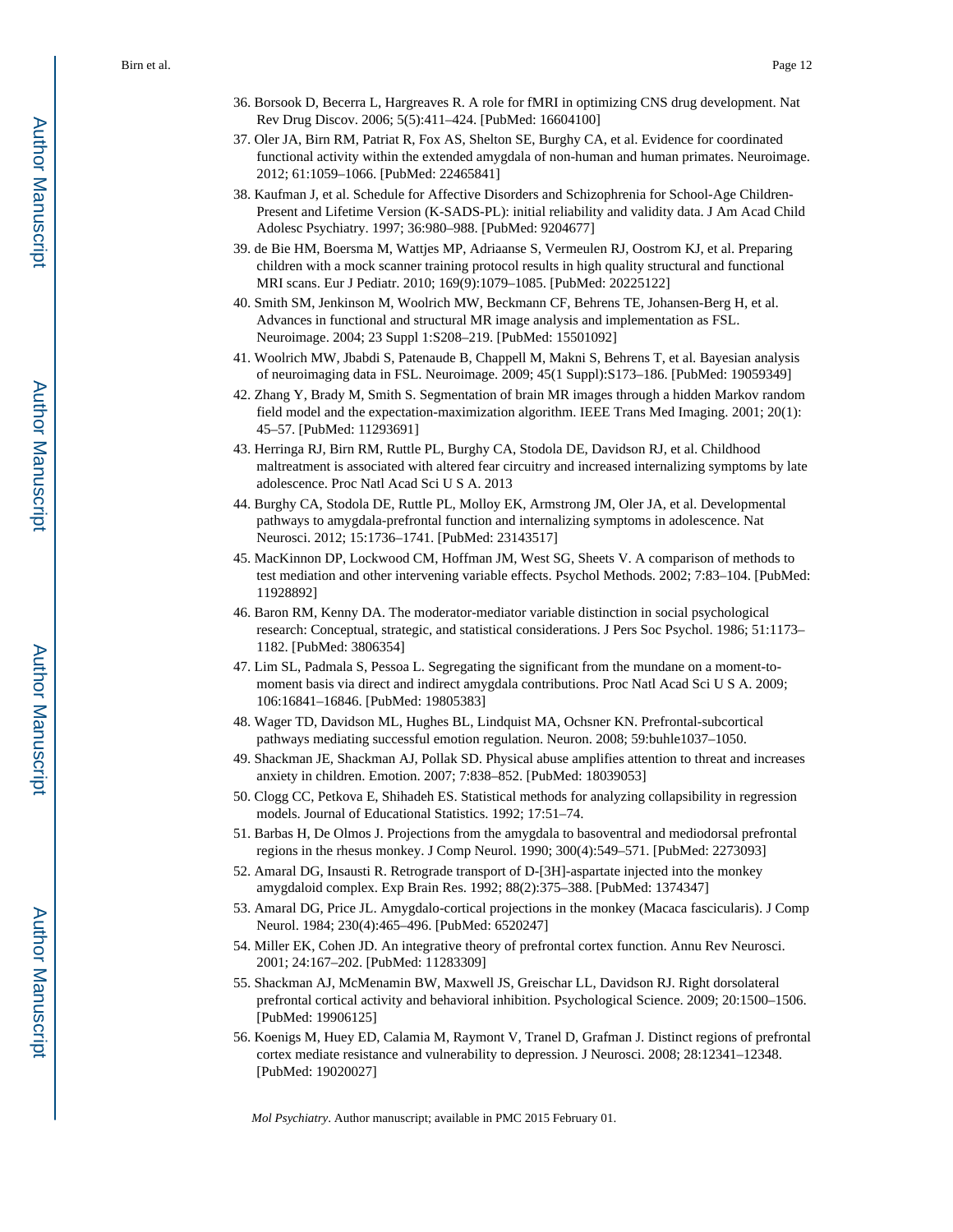- 57. Ekstrom LB, Roelfsema PR, Arsenault JT, Kolster H, Vanduffel W. Modulation of the contrast response function by electrical microstimulation of the macaque frontal eye field. J Neurosci. 2009; 29:10683–10694. [PubMed: 19710320]
- 58. Premereur E, Janssen P, Vanduffel W. FEF-microstimulation causes task-dependent modulation of occipital fMRI activity. Neuroimage. 2012; 67:42–50. [PubMed: 23186918]
- 59. Pezawas L, Meyer-Lindenberg A, Drabant EM, Verchinski BA, Munoz KE, Kolachana BS, et al. 5-HTTLPR polymorphism impacts human cingulate-amygdala interactions: a genetic susceptibility mechanism for depression. Nat Neurosci. 2005; 8:828–834. [PubMed: 15880108]
- 60. Kim MJ, Gee DG, Loucks RA, Davis FC, Whalen PJ. Anxiety dissociates dorsal and ventral medial prefrontal cortex functional connectivity with the amygdala at rest. Cereb Cortex. 2011; 7:1667–1673. [PubMed: 21127016]
- 61. Akam T, Kullmann DM. Oscillatory multiplexing of population codes for selective communication in the mammalian brain. Nat Rev Neurosci. 2014; 15:111–122. [PubMed: 24434912]
- 62. Cabral J, Kringelbach ML, Deco G. Exploring the network dynamics underlying brain activity during rest. Prog Neurobiol. 2014; 114C:102–131. [PubMed: 24389385]
- 63. Logothetis NK. What we can do and what we cannot do with fMRI. Nature. 2008; 453:869–878. [PubMed: 18548064]
- 64. Arnsten AF. Stress signalling pathways that impair prefrontal cortex structure and function. Nat Rev Neurosci. 2009; 10:410–422. [PubMed: 19455173]
- 65. Shackman AJ, Maxwell JS, McMenamin BW, Greischar LL, Davidson RJ. Stress potentiates early and attenuates late stages of visual processing. J Neurosci. 2011; 31:1156–1161. [PubMed: 21248140]
- 66. Davis M, Whalen PJ. The amygdala: vigilance and emotion. Mol Psychiatry. 2001; 6:13–34. [PubMed: 11244481]
- 67. Fudge JL, Haber SN. The central nucleus of the amygdala projection to dopamine subpopulations in primates. Neuroscience. 2000; 97:479–494. [PubMed: 10828531]
- 68. Fornito A, Harrison BJ, Goodby E, Dean A, Ooi C, Nathan PJ, et al. Functional dysconnectivity of corticostriatal circuitry as a risk phenotype for psychosis. JAMA Psychiatry. 2013; 70(11):1143– 1151. [PubMed: 24005188]
- 69. Guller Y, Ferrarelli F, Shackman AJ, Sarasso S, Peterson MJ, Langheim FJ, et al. Probing thalamic integrity in schizophrenia using concurrent transcranial magnetic stimulation and functional magnetic resonance imaging. Arch Gen Psychiatry. 2012; 69(7):662–671. [PubMed: 22393203]
- 70. Chen AC, Oathes DJ, Chang C, Bradley T, Zhou ZW, Williams LM, et al. Causal interactions between fronto-parietal central executive and default-mode networks in humans. Proc Natl Acad Sci U S A. 2013; 110(49):19944–19949. [PubMed: 24248372]
- 71. Bullmore E. The future of functional MRI in clinical medicine. Neuroimage. 2012; 62(2):1267– 1271. [PubMed: 22261374]
- 72. Button KS, Ioannidis JP, Mokrysz C, Nosek BA, Flint J, Robinson ES, et al. Power failure: why small sample size undermines the reliability of neuroscience. Nat Rev Neurosci. 2013; 14(5):365– 376. [PubMed: 23571845]
- 73. Davidson RJ. Affective style and affective disorders: Perspectives from affective neuroscience. Cognition & Emotion. 1998; 12:307–330.
- 74. Badre D, D'Esposito M. Is the rostro-caudal axis of the frontal lobe hierarchical? Nat Rev Neurosci. 2009; 10:659–669. [PubMed: 19672274]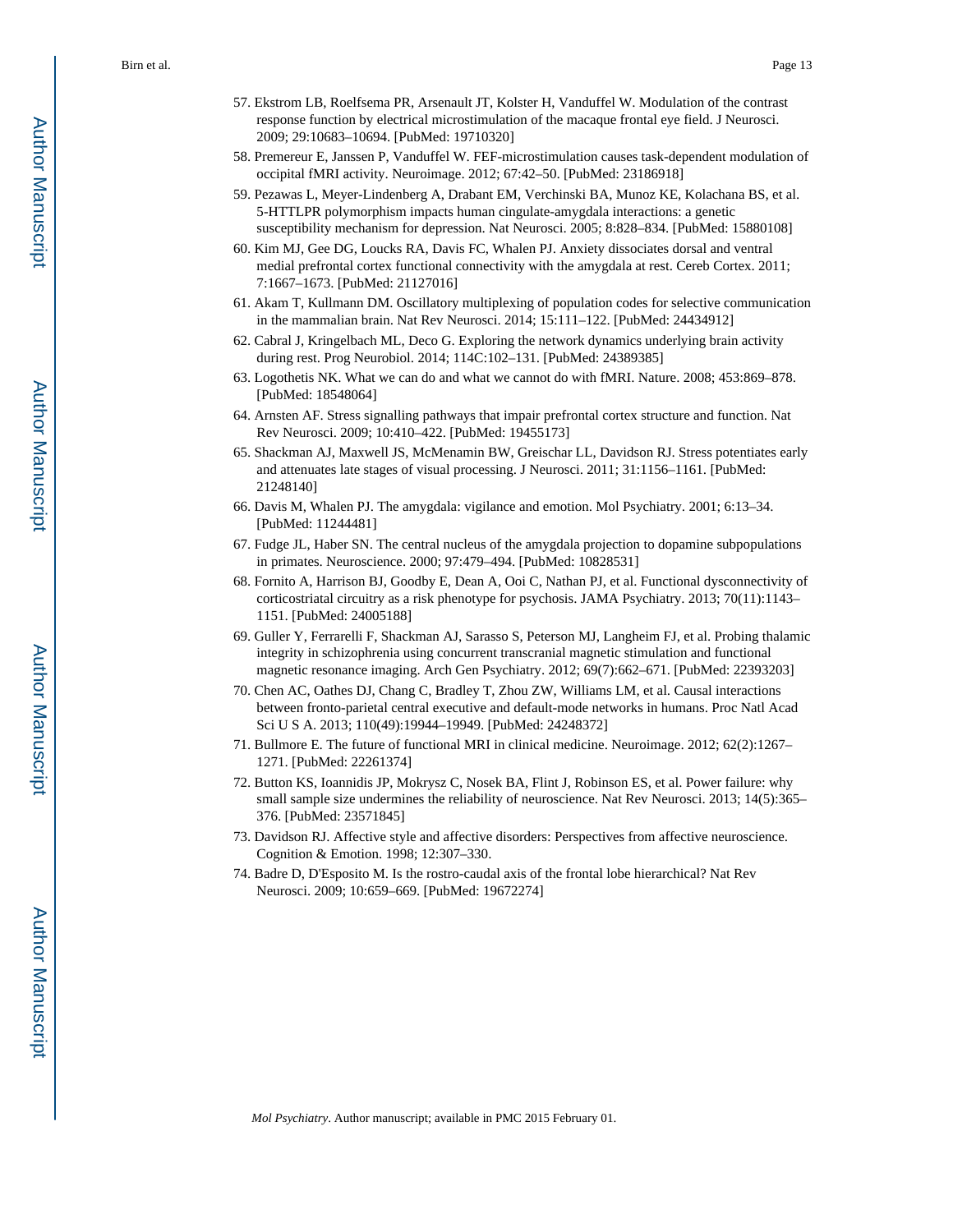

**B.** Regions with significant functional connectivity



**Fig. 1. Intrinsic functional connectivity of the central nucleus (Ce) of the amygdala in young monkeys**

**A. Method overview.** The seed for functional connectivity analyses (depicted in turquoise) was functionally defined as the 95% spatial confidence interval (CI) surrounding the Ce voxel where FDG metabolism best predicted individual differences in anxious temperament  $(AT)$  in a superset of 238 individuals (detailed in Ref.  $^{12}$ ). Using the mean de-noised echoplanar imaging (EPI) time-series from the seed (see the Method and SI), we computed voxelwise estimates of the strength of functional connectivity for each of the 89 individuals.

**B. Regions with significant functional connectivity with the Ce. Significant**  $(p<.05$ **,** corrected) clusters included the dorsolateral prefrontal cortex (dlPFC), pregenual anterior cingulate cortex (pgACC), subgenual ACC (sgACC), bed nucleus of the stria terminalis (BNST), and contralateral Ce. Red lines indicate the locations of the two coronal slices. **Abbreviations—L:** left hemisphere; **R:** right hemisphere.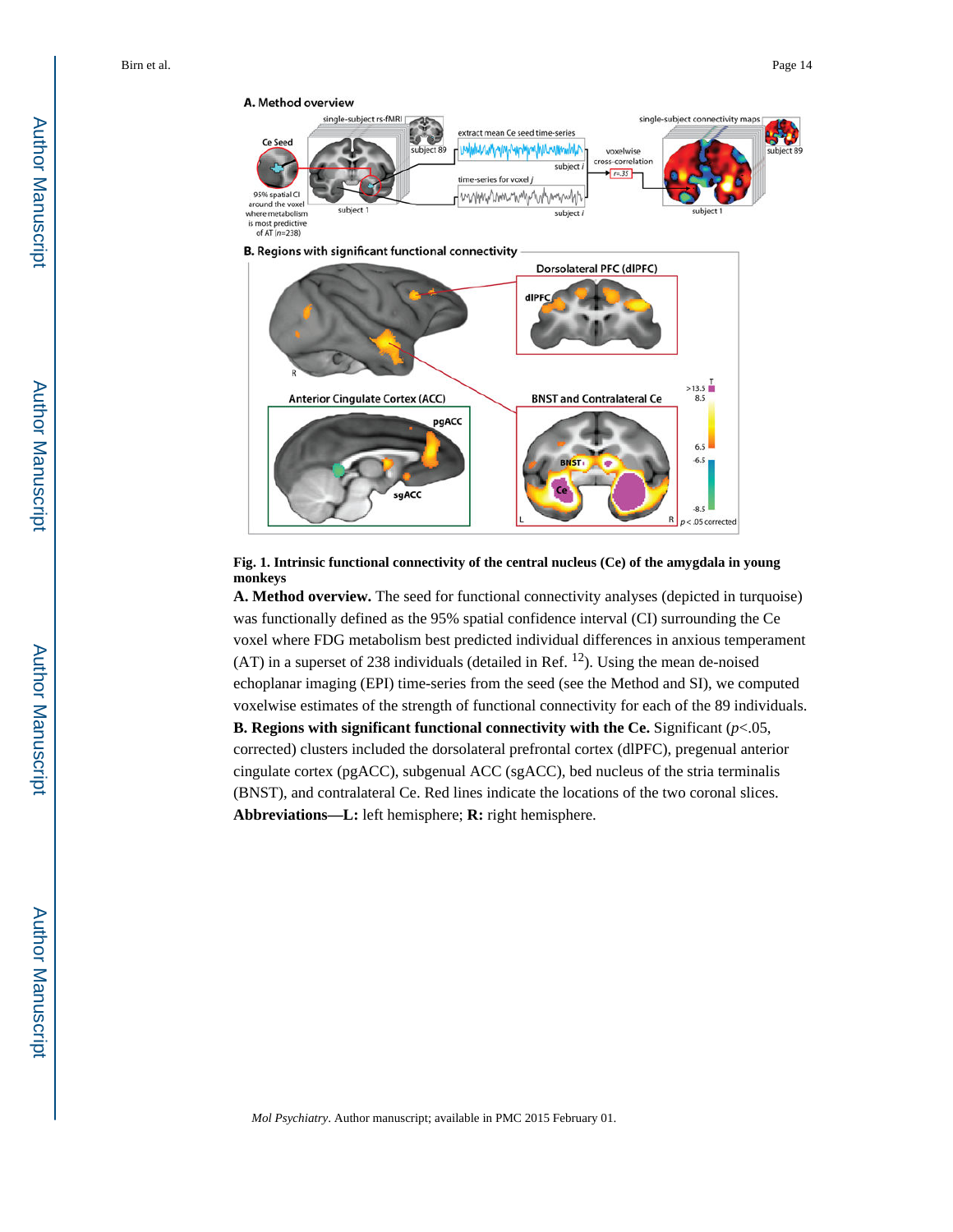

**Fig. 2. Prefrontal cortex (PFC)-Ce intrinsic functional connectivity predicts Ce metabolism in young monkeys**

**A. Method overview.** For each monkey, a Ce functional connectivity map was computed and the mean level of FDG metabolism was extracted from the Ce seed (turquoise region). Individual differences in Ce metabolism were used to predict voxelwise functional connectivity with the Ce throughout the brain. **B. Decreased functional connectivity with the medial PFC (mPFC) predicts increased Ce metabolism. C. Decreased functional connectivity with the right dorsolateral PFC (dlPFC) predicts increased Ce metabolism.** For illustrative purposes, scatter plots depict the partial correlations between connectivity and metabolism for the cluster averages. Axis labels indicate the minimum, maximum, and interquartile range. Partial correlation coefficients computed using robust regression techniques<sup>11</sup> are shown to the right of each scatter plot.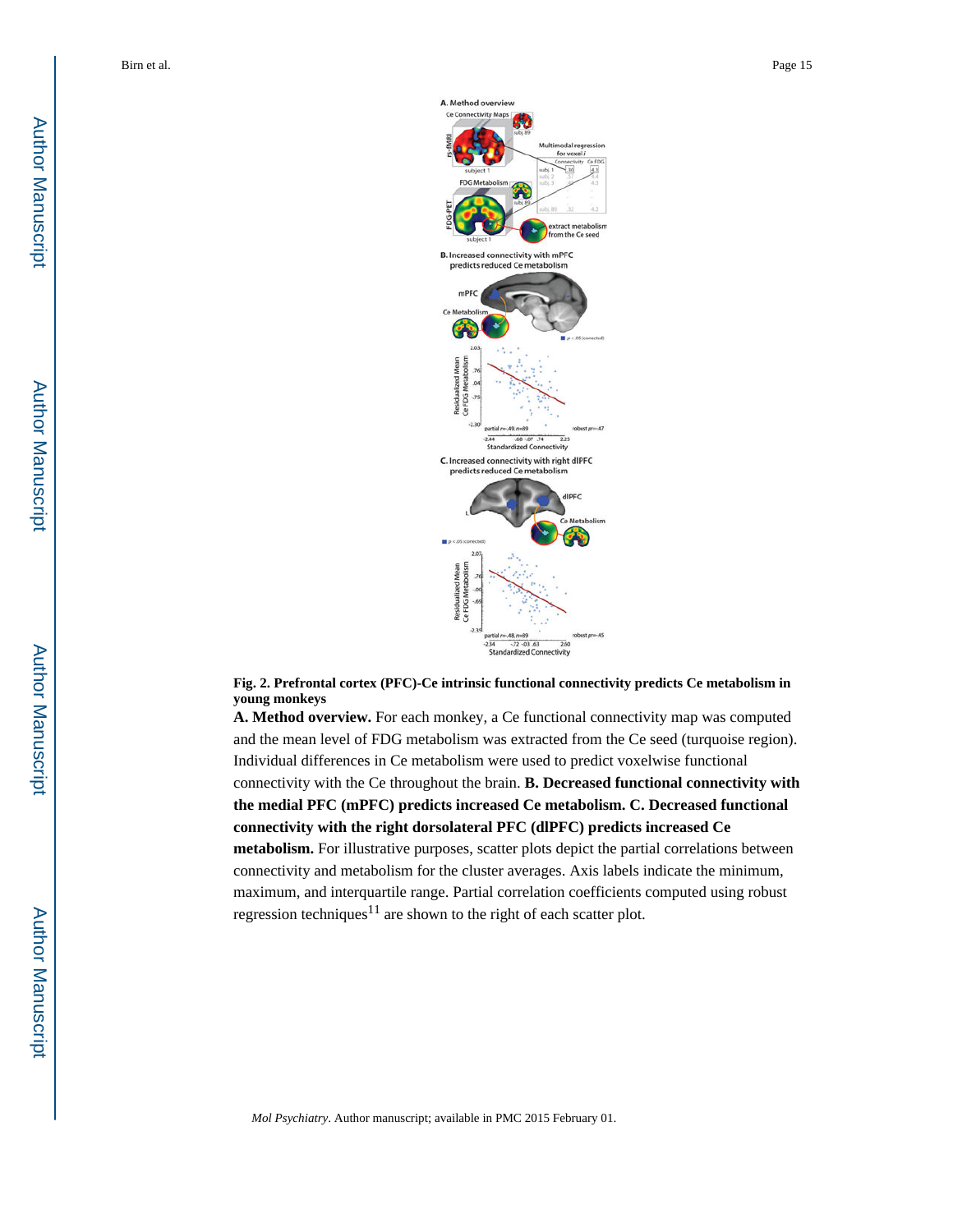

**Fig. 3. Intrinsic functional connectivity between the PFC and Ce predicts individual differences in the AT phenotype in young rhesus monkeys**

**A. Decreased connectivity between the PFC and Ce predicts higher levels of AT.** Upper panel depicts the regions within the mPFC and dlPFC clusters where the strength of functional connectivity significantly predicted variation in both Ce metabolism and AT (displayed in green;  $p$ <.05, corrected). Lower panel shows the partial correlation between dlPFC-Ce connectivity and AT (controlling for age and sex). **B. Increased Ce metabolism predicts higher levels of AT. C. Relations between PFC-Ce connectivity and AT are significantly mediated by Ce metabolism.** Summary of the four tests (*a*-*d*) incorporated in the multivariate mediation framework (see the SI). For scatter plot conventions, see Fig. 3. Panel depicts results for the dlPFC. Similar results were obtained for the mPFC (see Table S4).